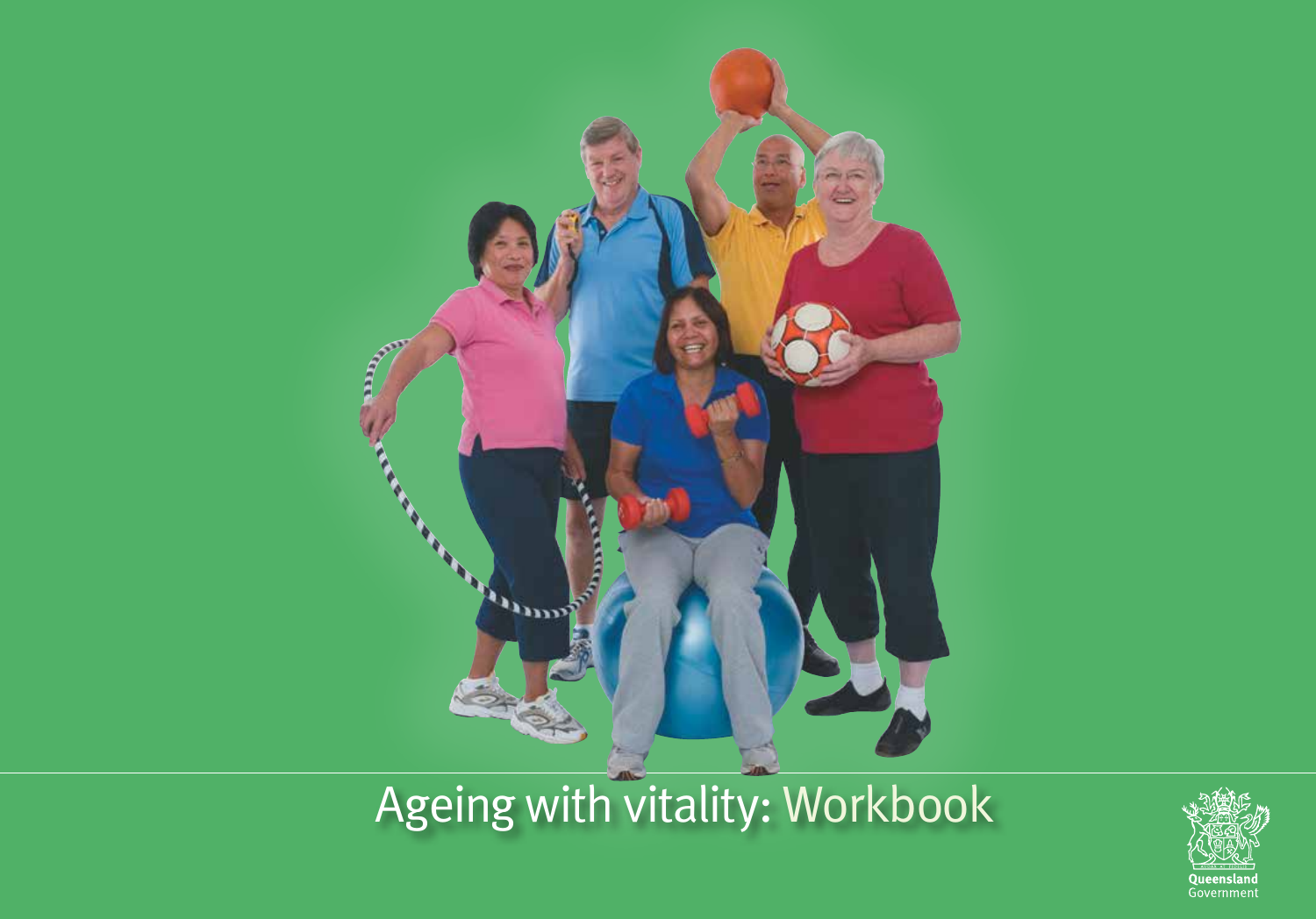Welcome to the Ageing with vitality: *Workbook***. Please use this workbook in conjunction with Ageing with vitality: Your everyday guide to healthy active living to plan and record your progress as you find various ways to increase your levels of physical activity.**

**1907 - 2007** 

Bruce Robinson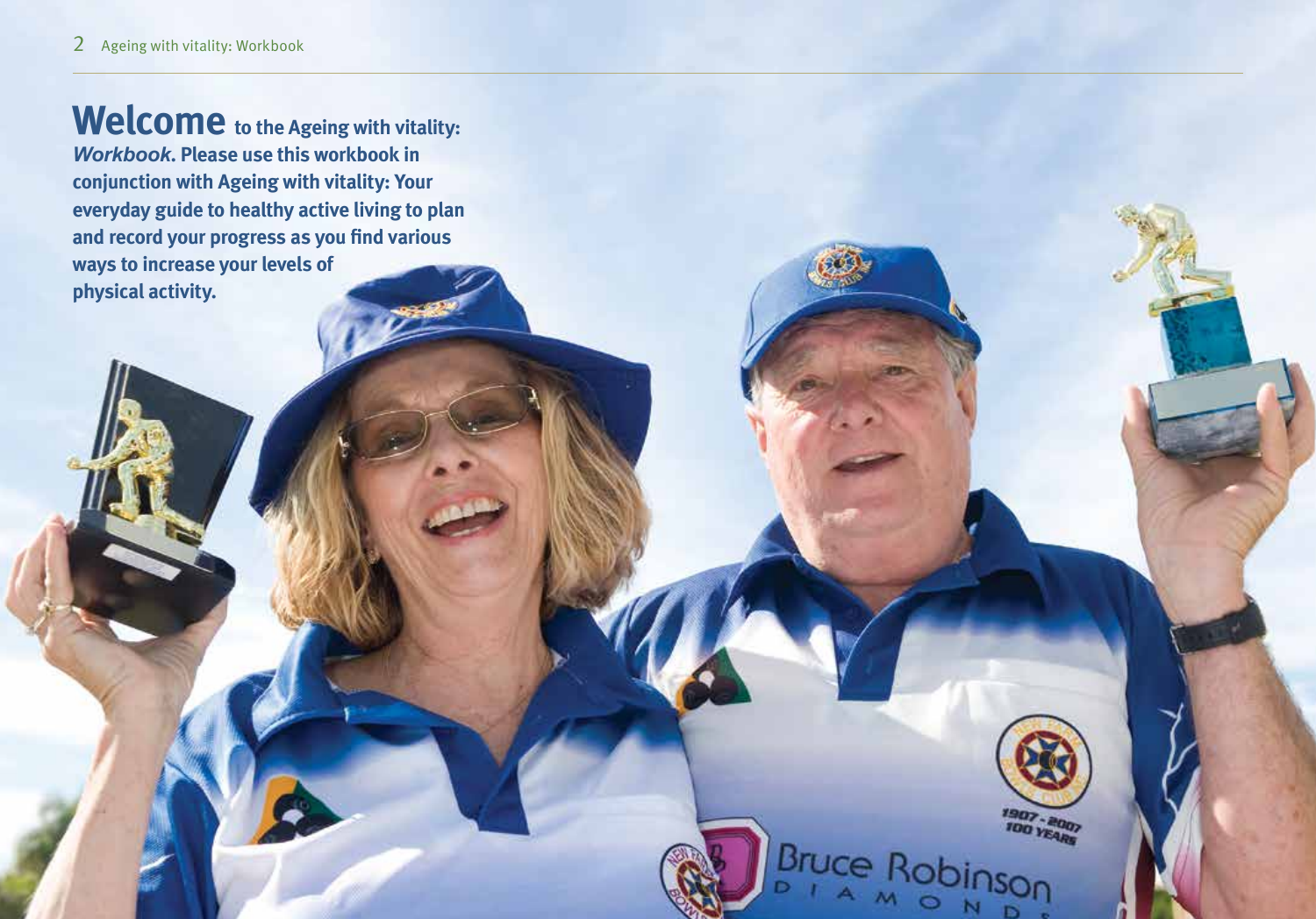**Physical activity is a great way to have fun, be with friends and family, enjoy the outdoors, improve your fitness and maintain your independence. Older adults also gain substantial health benefits from regular physical activity and these benefits last. The best way to be physically active is to make it a lifelong habit. Once you get started, keep going.**



**Make copies of the blank worksheets so you can update them as you progress.**



People often decide to become more active and follow a healthy eating plan to control their weight. For many people, these healthy habits lead to weight loss, but that's only part of the bigger picture. Healthy eating and physical activity help you become physically fit and stay healthy.

Think about other lifestyle changes you can make too. For example, smoking leads to a variety of serious diseases and can keep you from being active, so does drinking too much alcohol. Together, physical activity, a healthy diet, drinking in moderation and not smoking will help you achieve the main goal—the best of health.

On the following pages, you will find several worksheets you can use to help you meet your physical activity goals. Use the ones that work for you.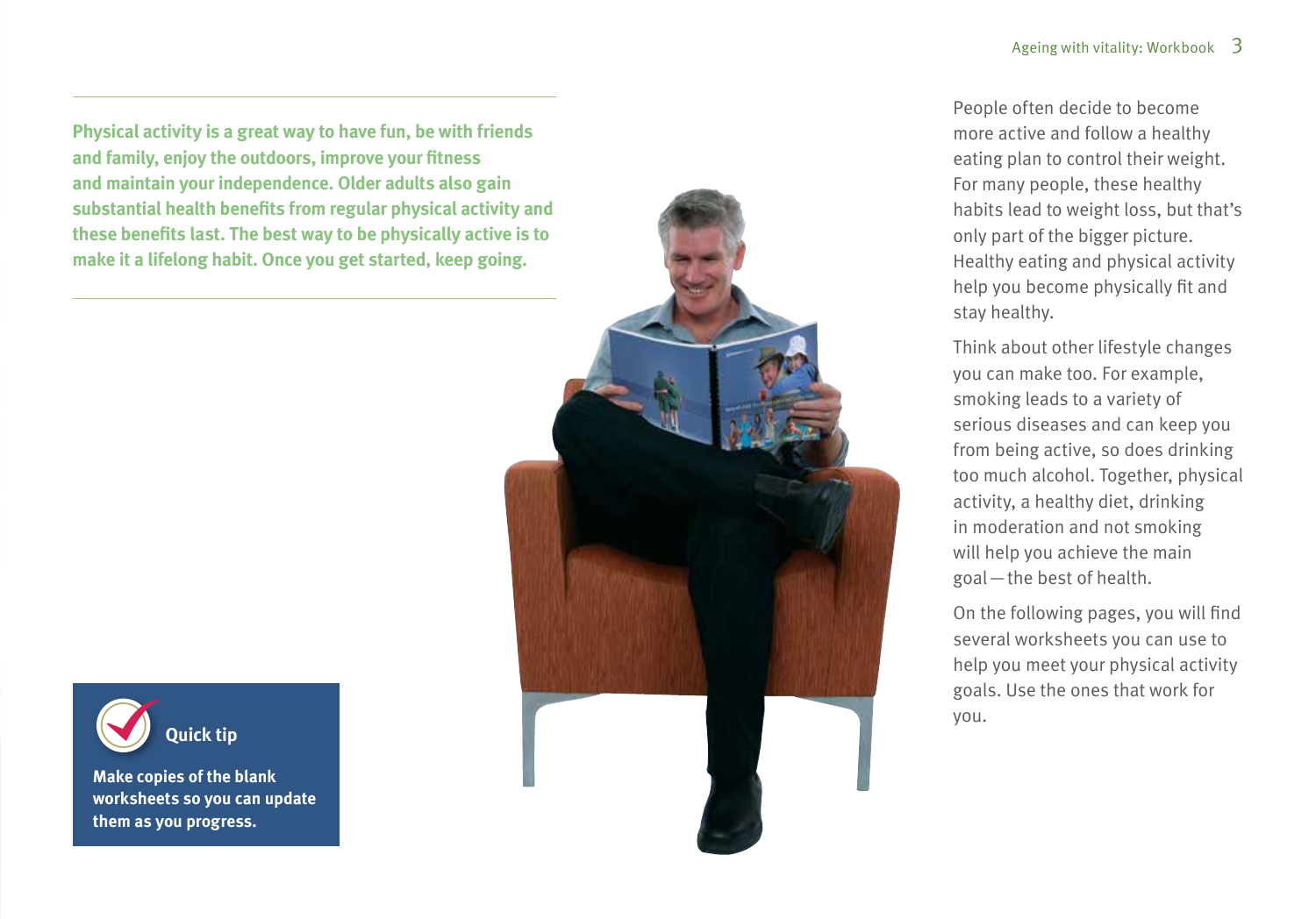### Activity log

For a couple of weekdays and the weekend, write down how much time you are physically active (for example, walking, gardening, playing sport, dancing or lifting weights). The goal is to find as many ways as possible to increase your level and amount of physical activity.

|                           | <b>Activity</b> | <b>Number of minutes</b> | <b>Ways to increase activity</b> |
|---------------------------|-----------------|--------------------------|----------------------------------|
| $\mathbf \omega$<br>ā     |                 |                          |                                  |
| kday<br>$\bullet$         |                 |                          |                                  |
| $\tilde{\mathbf{\Theta}}$ |                 |                          |                                  |

Total minutes ...............................

### Total minutes ...............................

**Weekend**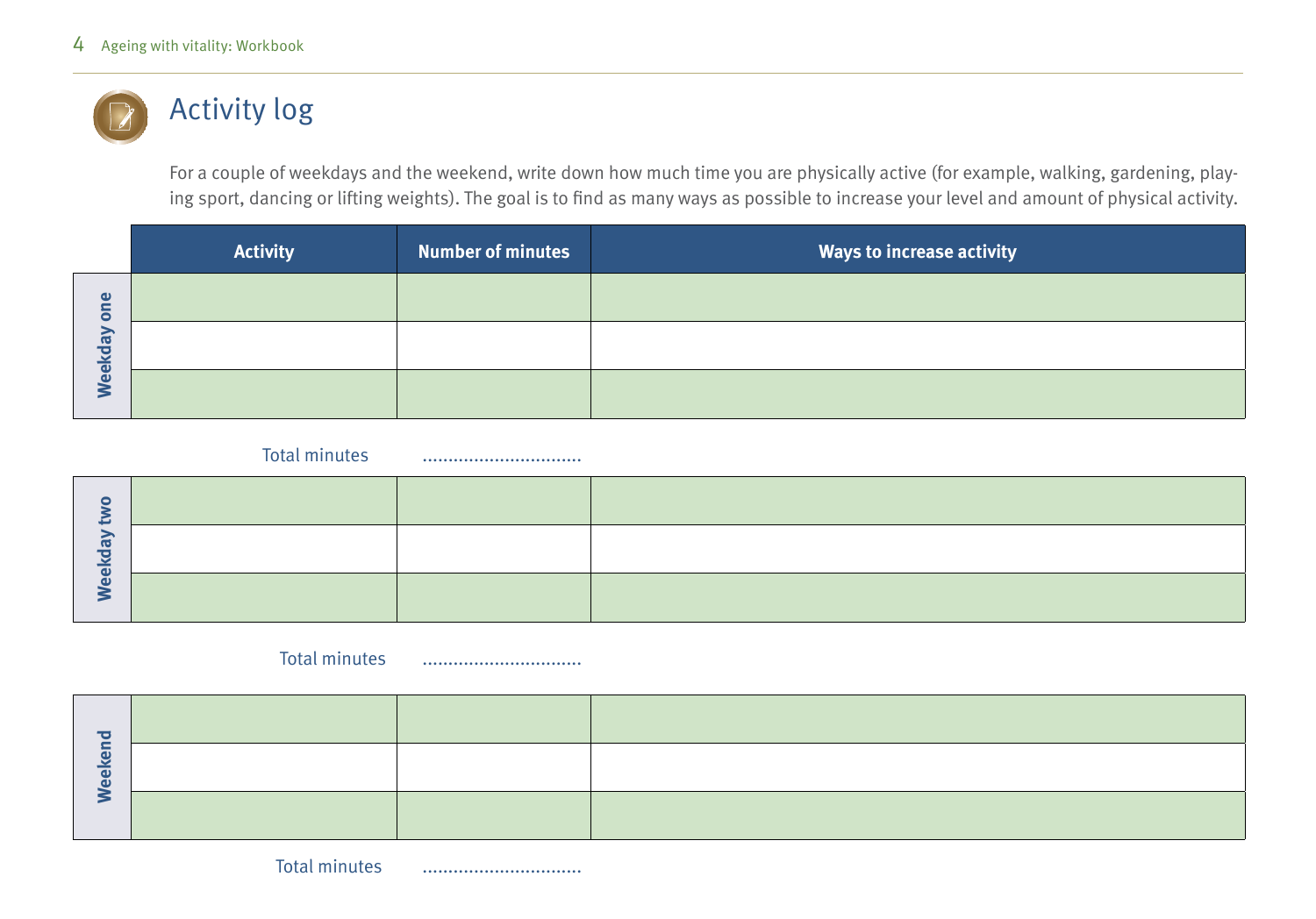### Goal-setting worksheet

Your success depends on setting goals that really matter to you. Write down your goals, put them where you can see them and renew them regularly.

| <b>Short-term goals</b>                                                                                                                                                             |
|-------------------------------------------------------------------------------------------------------------------------------------------------------------------------------------|
| Write down at least two of your own personal short-term goals. What will you do over the next week or two that will help you make physical<br>activity a regular part of your life? |
|                                                                                                                                                                                     |
| 2.                                                                                                                                                                                  |
|                                                                                                                                                                                     |

| Long-term goals |                                                                                                                                                                                                                                                                      |
|-----------------|----------------------------------------------------------------------------------------------------------------------------------------------------------------------------------------------------------------------------------------------------------------------|
|                 | Write down at least two long-term goals. Focus on where you want to be in six months, a year, or two years from now. Remember, setting goals<br>will help you make physical activity part of your everyday life, monitor your progress and celebrate your successes. |
| 1.              |                                                                                                                                                                                                                                                                      |
|                 |                                                                                                                                                                                                                                                                      |
|                 |                                                                                                                                                                                                                                                                      |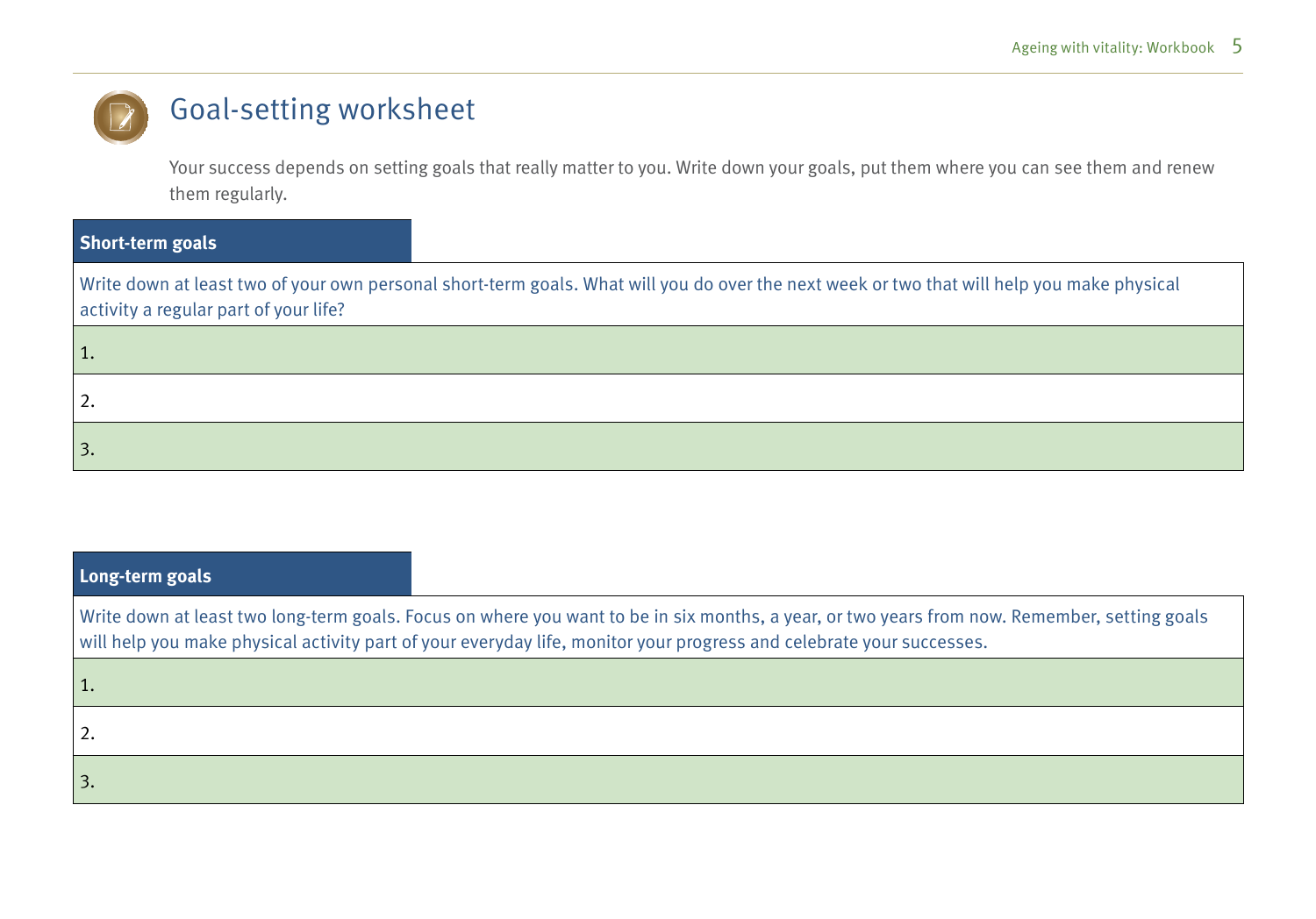

### Weekly physical activity plan

Use this form to make your own physical activity plan — one you think you really can manage. Update your plan as you progress. Aim for moderate-intensity endurance activities on most, preferably all days. Try to do strength exercises for all your major muscle groups, **but don't exercise the same muscle group two days in a row**. For example, do upper-body strength exercises on Monday, Wednesday and Friday and lower-body strength exercises on Tuesday, Thursday and Saturday. Don't forget to include balance and flexibility exercises.

| Week of                | <b>Sunday</b> | <b>Monday</b> | <b>Tuesday</b> | Wednesday | <b>Thursday</b> | Friday | <b>Saturday</b> |
|------------------------|---------------|---------------|----------------|-----------|-----------------|--------|-----------------|
| Upper-body<br>strength |               |               |                |           |                 |        |                 |
| Lower-body<br>strength |               |               |                |           |                 |        |                 |
| <b>Balance</b>         |               |               |                |           |                 |        |                 |
| Flexibility            |               |               |                |           |                 |        |                 |
| Endurance              |               |               |                |           |                 |        |                 |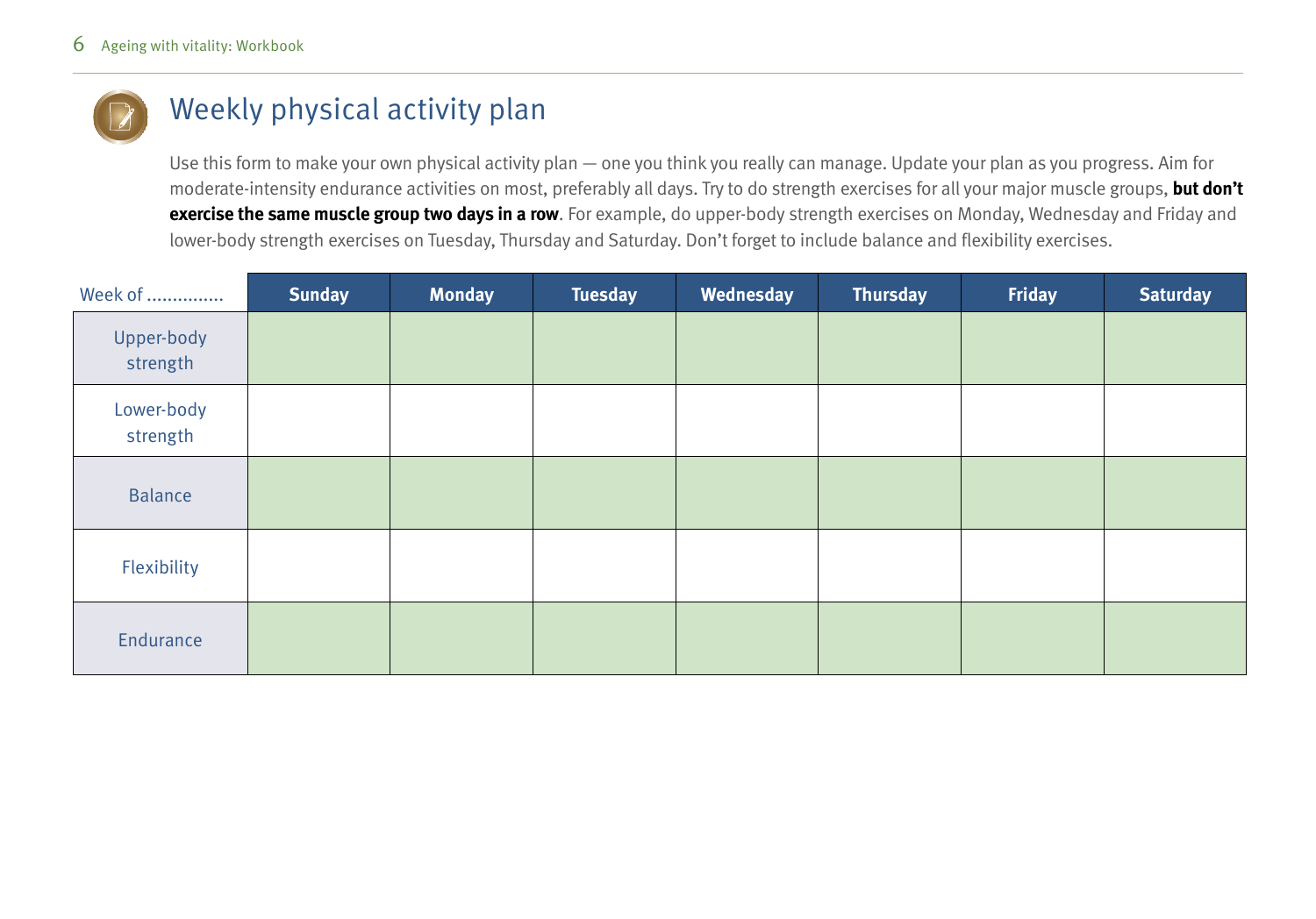

### Sample weekly physical activity plan

Here is an example of how to use the weekly plan to set up your physical activity schedule. Add a variety of physical activities as you feel able. Remember to copy a number of blank plans. In the sample table below you will see mention of 'repetitions' and 'sets'. To check on these definitions, please refer to page 33 of *Ageing with vitality: Your everyday guide to healthy active living*.

| Week of                | <b>Sunday</b>                                                                                              | <b>Monday</b>                                                                                                        | <b>Tuesday</b>                                                                                                              | Wednesday                                                                                                                      | <b>Thursday</b>                                                                                                   | <b>Friday</b>                                                                                                        | <b>Saturday</b>                                                                               |
|------------------------|------------------------------------------------------------------------------------------------------------|----------------------------------------------------------------------------------------------------------------------|-----------------------------------------------------------------------------------------------------------------------------|--------------------------------------------------------------------------------------------------------------------------------|-------------------------------------------------------------------------------------------------------------------|----------------------------------------------------------------------------------------------------------------------|-----------------------------------------------------------------------------------------------|
| Upper-body<br>strength | Wall push-up<br>10-15 repetitions;<br>$1-2$ sets<br>Overhead arm raise<br>10-15 repetitions;<br>$1-2$ sets |                                                                                                                      | Front arm raise<br>10-15 repetitions;<br>$1-2$ sets<br>Elbow extension<br>10-15 repetitions<br>with each arm;<br>$1-2$ sets |                                                                                                                                | Side arm raise<br>10-15 repetitions;<br>$1-2$ sets<br>Wrist curl 10-15<br>repetitions on each<br>hand; $1-2$ sets |                                                                                                                      | Arm curl<br>10-15 repetitions;<br>$1-2$ sets<br>Chair dip 10-15<br>repetitions;<br>$1-2$ sets |
| Lower-body<br>strength |                                                                                                            | Back leg raise<br>10-15 repetitions<br>on each leg;<br>$1-2$ sets<br>Chair stand<br>10-15 repetitions;<br>$1-2$ sets |                                                                                                                             | Side leg raise<br>10-15 repetitions<br>on each leg;<br>$1-2$ sets<br>Knee curl 10-15<br>repetitions on each<br>$leg; 1-2 sets$ |                                                                                                                   | Back leg raise<br>10-15 repetitions<br>on each leg;<br>$1-2$ sets<br>Chair stand<br>10-15 repetitions;<br>$1-2$ sets |                                                                                               |
| <b>Balance</b>         | Stand on one<br>foot, hold for 10<br>seconds, 10-15<br>repetitions on each<br>$leg; 1-2 sets$              | Heel-to-toe-walk<br>20 steps                                                                                         | Toe stand 10-15<br>repetitions;<br>$1-2$ sets                                                                               | <b>Balance walk</b><br>20 steps                                                                                                | Stand on one<br>foot, hold for 10<br>seconds, 10-15<br>repetitions on each<br>$leg; 1-2 sets$                     | Tai Chi class                                                                                                        | Heel-to-toe-walk<br>20 steps                                                                  |
| Flexibility            | Shoulder/chest<br>Thigh                                                                                    | Back 1<br>Back of leg                                                                                                | Calf<br>Neck                                                                                                                | Back 2<br>Inner thigh                                                                                                          | Shoulder<br>Upper body                                                                                            | Lower back<br>Back of leg                                                                                            | Shoulder and<br>upper arm<br>Thigh                                                            |
| <b>Endurance</b>       | Mow the lawn                                                                                               | Swim                                                                                                                 | <b>Brisk walk</b>                                                                                                           | <b>Game of tennis</b>                                                                                                          | <b>Brisk walk</b>                                                                                                 | Digging in the<br>garden                                                                                             | Cycling                                                                                       |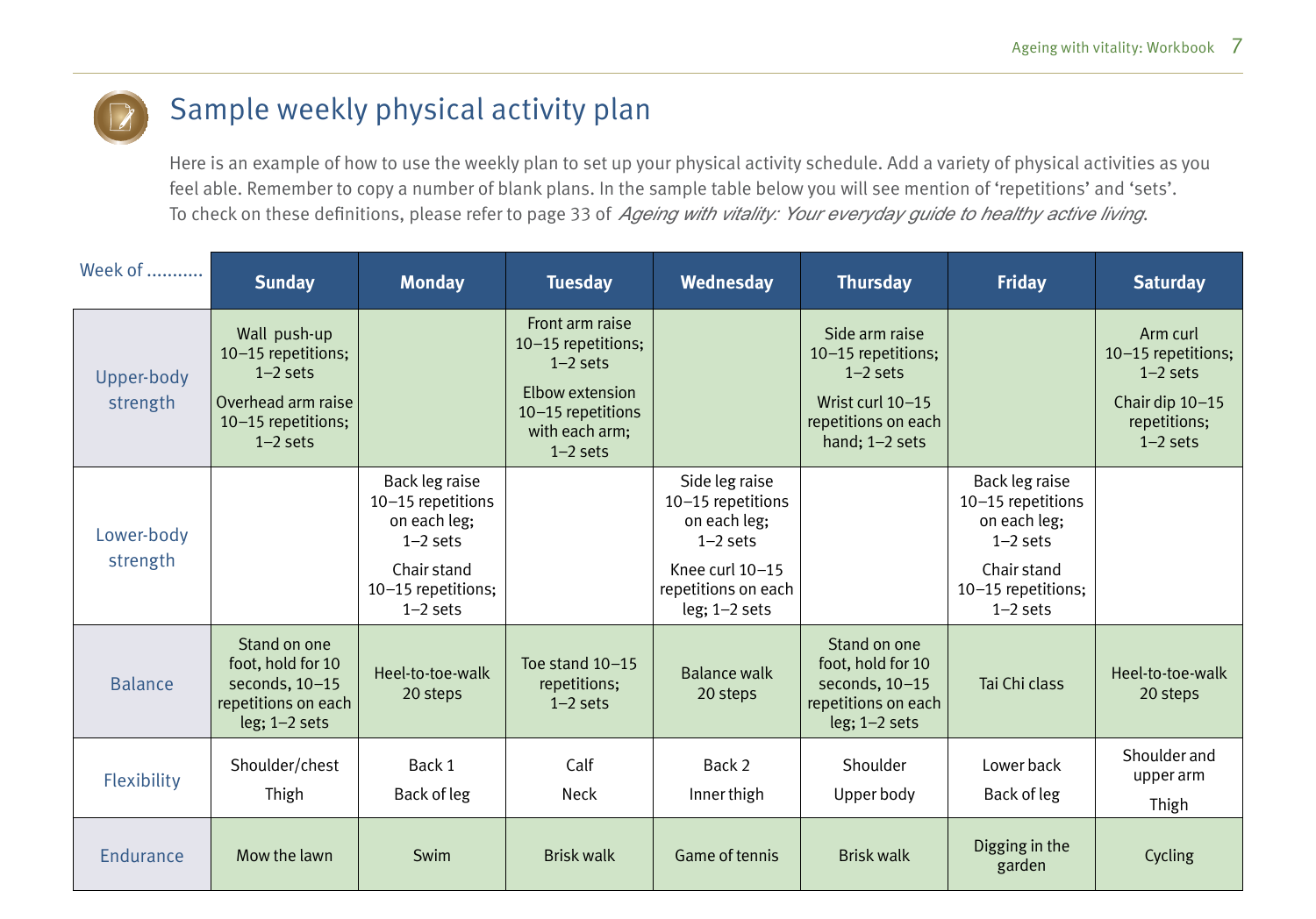

### Daily strength and balance record

You can use this table to keep track of your daily strength exercises. Try to do strength exercises for all your major muscle groups as often as you can, **but don't exercise the same muscle group on any two days in a row.** Record the number of repetitions and the amount of weight you use.

Don't forget to make a note if you are able to progress to a new level for any exercise you do (for instance, front arm raise – Level 2)

|            | Week of            | Progression<br>level |             | <b>Sunday</b> |             | <b>Monday</b> |             | <b>Tuesday</b> |             | Wednesday    |             | <b>Thursday</b> |             | <b>Friday</b> |             | <b>Saturday</b> |
|------------|--------------------|----------------------|-------------|---------------|-------------|---------------|-------------|----------------|-------------|--------------|-------------|-----------------|-------------|---------------|-------------|-----------------|
|            |                    |                      | <b>Reps</b> | Kilos         | <b>Reps</b> | <b>Kilos</b>  | <b>Reps</b> | Kilos          | <b>Reps</b> | <b>Kilos</b> | <b>Reps</b> | <b>Kilos</b>    | <b>Reps</b> | Kilos         | <b>Reps</b> | <b>Kilos</b>    |
|            | Hand grip          |                      |             |               |             |               |             |                |             |              |             |                 |             |               |             |                 |
|            | Wrist curl         |                      |             |               |             |               |             |                |             |              |             |                 |             |               |             |                 |
|            | Overhead arm raise |                      |             |               |             |               |             |                |             |              |             |                 |             |               |             |                 |
| Upper-body | Front arm raise    |                      |             |               |             |               |             |                |             |              |             |                 |             |               |             |                 |
|            | Side arm raise     |                      |             |               |             |               |             |                |             |              |             |                 |             |               |             |                 |
|            | Arm curl           |                      |             |               |             |               |             |                |             |              |             |                 |             |               |             |                 |
|            | Seated row         |                      |             |               |             |               |             |                |             |              |             |                 |             |               |             |                 |
|            | Wall push-up       |                      |             |               |             |               |             |                |             |              |             |                 |             |               |             |                 |
|            | Elbow extension    |                      |             |               |             |               |             |                |             |              |             |                 |             |               |             |                 |
|            | Chair dip          |                      |             |               |             |               |             |                |             |              |             |                 |             |               |             |                 |

|                          | Back leg raise    |  |  |  |  |  |  |  |  |
|--------------------------|-------------------|--|--|--|--|--|--|--|--|
|                          |                   |  |  |  |  |  |  |  |  |
|                          | Side leg raise    |  |  |  |  |  |  |  |  |
| $\overline{p}$<br>$\geq$ | Leg straightening |  |  |  |  |  |  |  |  |
|                          | Chair stand       |  |  |  |  |  |  |  |  |
|                          | Toe stand         |  |  |  |  |  |  |  |  |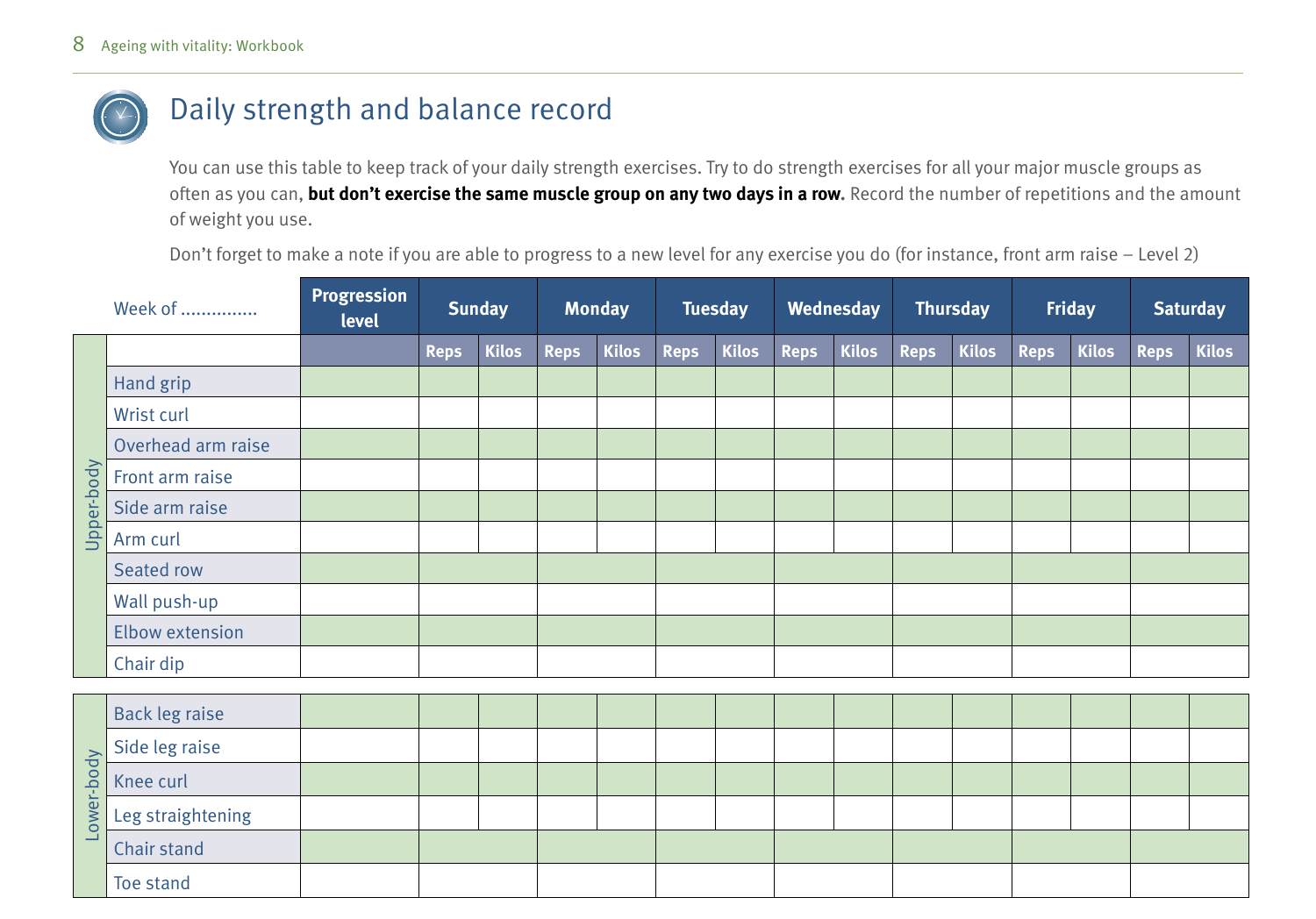## Daily flexibility record

You can use this form to keep track of your flexibility exercises. Record the number of repetitions you do, and the progression level.

|            | Week of            | Progression<br>level | <b>Sunday</b> | Monday | <b>Tuesday</b> | Wednesday | <b>Thursday</b> | <b>Friday</b> | <b>Saturday</b> |
|------------|--------------------|----------------------|---------------|--------|----------------|-----------|-----------------|---------------|-----------------|
|            | <b>Neck</b>        |                      |               |        |                |           |                 |               |                 |
|            | Shoulder           |                      |               |        |                |           |                 |               |                 |
|            | Shoulder/upper arm |                      |               |        |                |           |                 |               |                 |
| Upper-body | Upper body         |                      |               |        |                |           |                 |               |                 |
|            | Chest              |                      |               |        |                |           |                 |               |                 |
|            | Back 1             |                      |               |        |                |           |                 |               |                 |
|            | Back 2             |                      |               |        |                |           |                 |               |                 |
|            | <b>Upper back</b>  |                      |               |        |                |           |                 |               |                 |

|          | Ankle                |  |  |  |  |
|----------|----------------------|--|--|--|--|
|          | <b>Back of leg</b>   |  |  |  |  |
|          | Thigh                |  |  |  |  |
| rer-body | Hip                  |  |  |  |  |
| Low      | Lower back           |  |  |  |  |
|          | Calf                 |  |  |  |  |
|          | <b>Buddy stretch</b> |  |  |  |  |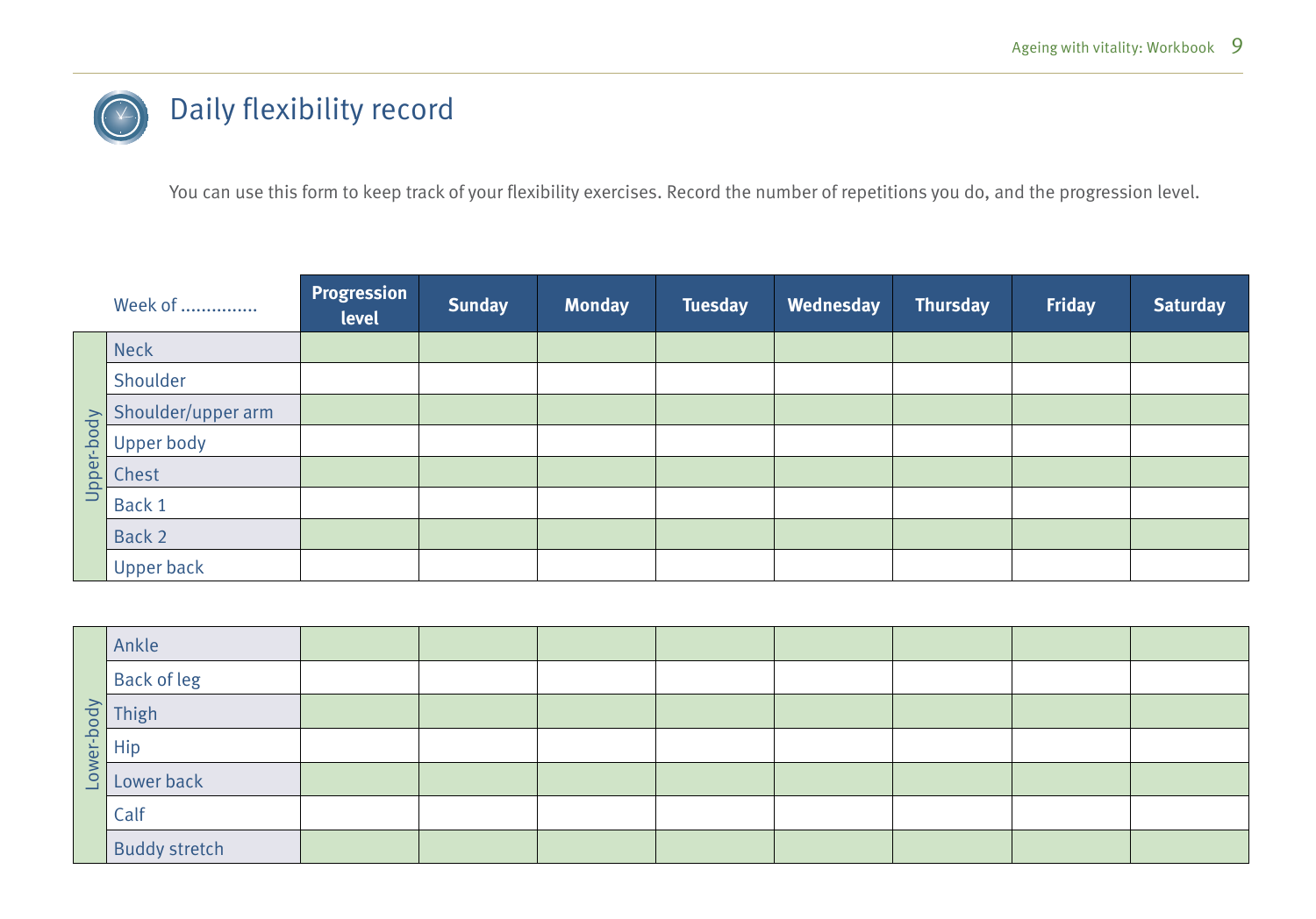

### Daily endurance record

You can use this form to record your endurance activities. Try to build up to at least 30 minutes of moderate-intensity endurance activity on most, preferably all days of the week. **Every day is best**.

| Week of                    | <b>Sunday</b> | <b>Monday</b> | <b>Tuesday</b> | Wednesday | <b>Thursday</b> | Friday | <b>Saturday</b> |
|----------------------------|---------------|---------------|----------------|-----------|-----------------|--------|-----------------|
| <b>Endurance activity</b>  |               |               |                |           |                 |        |                 |
| How long did you<br>do it? |               |               |                |           |                 |        |                 |

| Week of         | <b>Sunday</b> | <b>Monday</b> | <b>Tuesday</b> | Wednesday | <b>Thursday</b> | Friday | <b>Saturday</b> |
|-----------------|---------------|---------------|----------------|-----------|-----------------|--------|-----------------|
| Number of steps |               |               |                |           |                 |        |                 |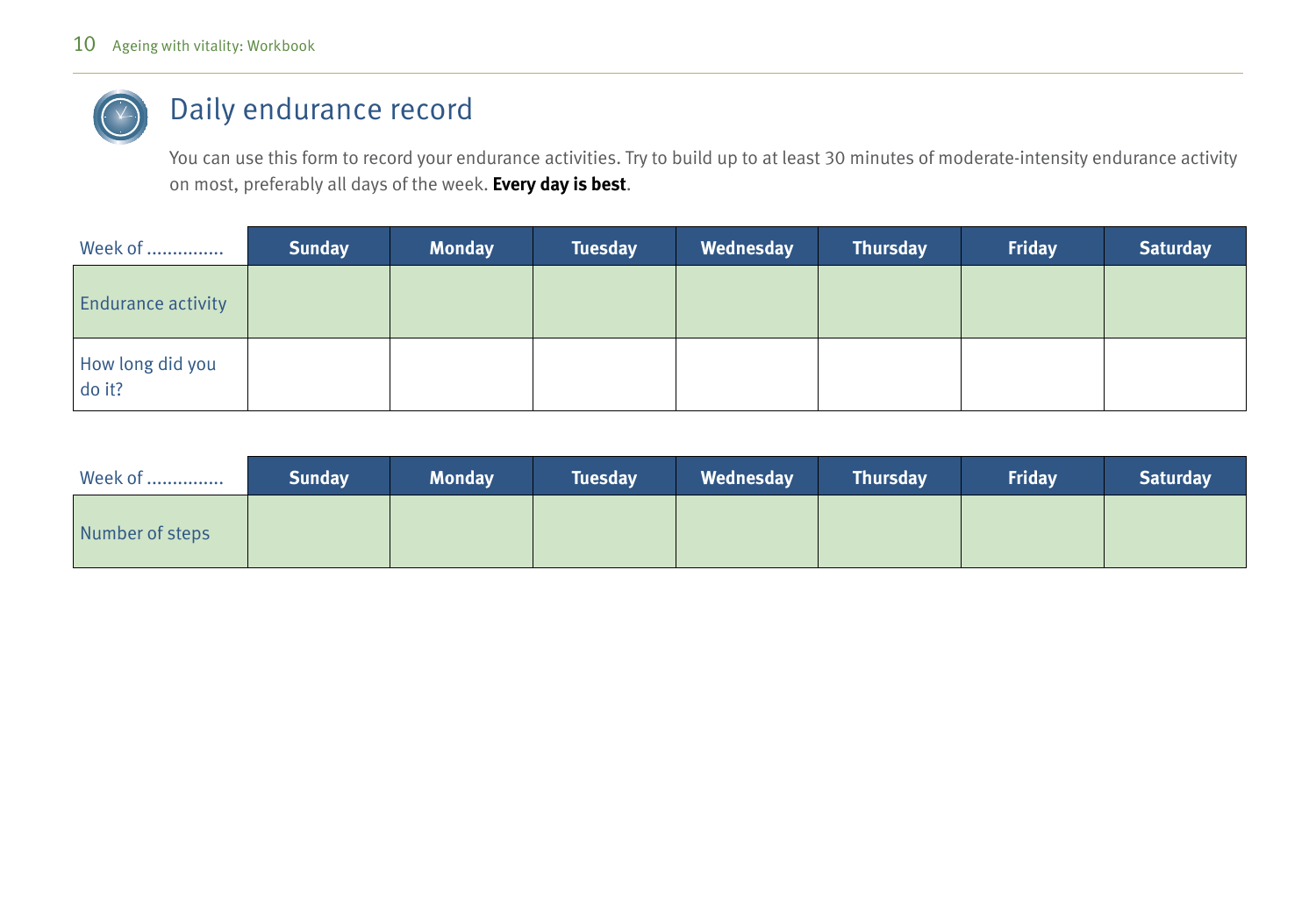### Monthly progress test

Every month, take the tests on page 79 of the *Ageing with vitality: Your everyday guide to healthy active living* then record your scores, watch and celebrate your progress!

|                                                                                                                                            | Jan | <b>Feb</b> | <b>Mar</b> | Apr | <b>May</b> | <b>June</b> | <b>July</b> | Aug | <b>Sept</b> | <b>Oct</b> | <b>Nov</b> | <b>Dec</b> |
|--------------------------------------------------------------------------------------------------------------------------------------------|-----|------------|------------|-----|------------|-------------|-------------|-----|-------------|------------|------------|------------|
| Upper-body strength - Count the number of arm curls<br>you can safely do in two minutes.                                                   |     |            |            |     |            |             |             |     |             |            |            |            |
| Lower-body strength - Count the number of chair<br>stands you can safely do in two minutes.                                                |     |            |            |     |            |             |             |     |             |            |            |            |
| Balance - Time yourself as you stand on one foot,<br>without support, for as long as possible. Repeat with<br>the other foot.              |     |            |            |     |            |             |             |     |             |            |            |            |
| Flexibility - Note how far you can reach until you feel<br>a stretch.                                                                      |     |            |            |     |            |             |             |     |             |            |            |            |
| Endurance – Pick a fixed course, such as the distance<br>from your house to the corner, and see how long it<br>takes you to walk that far. |     |            |            |     |            |             |             |     |             |            |            |            |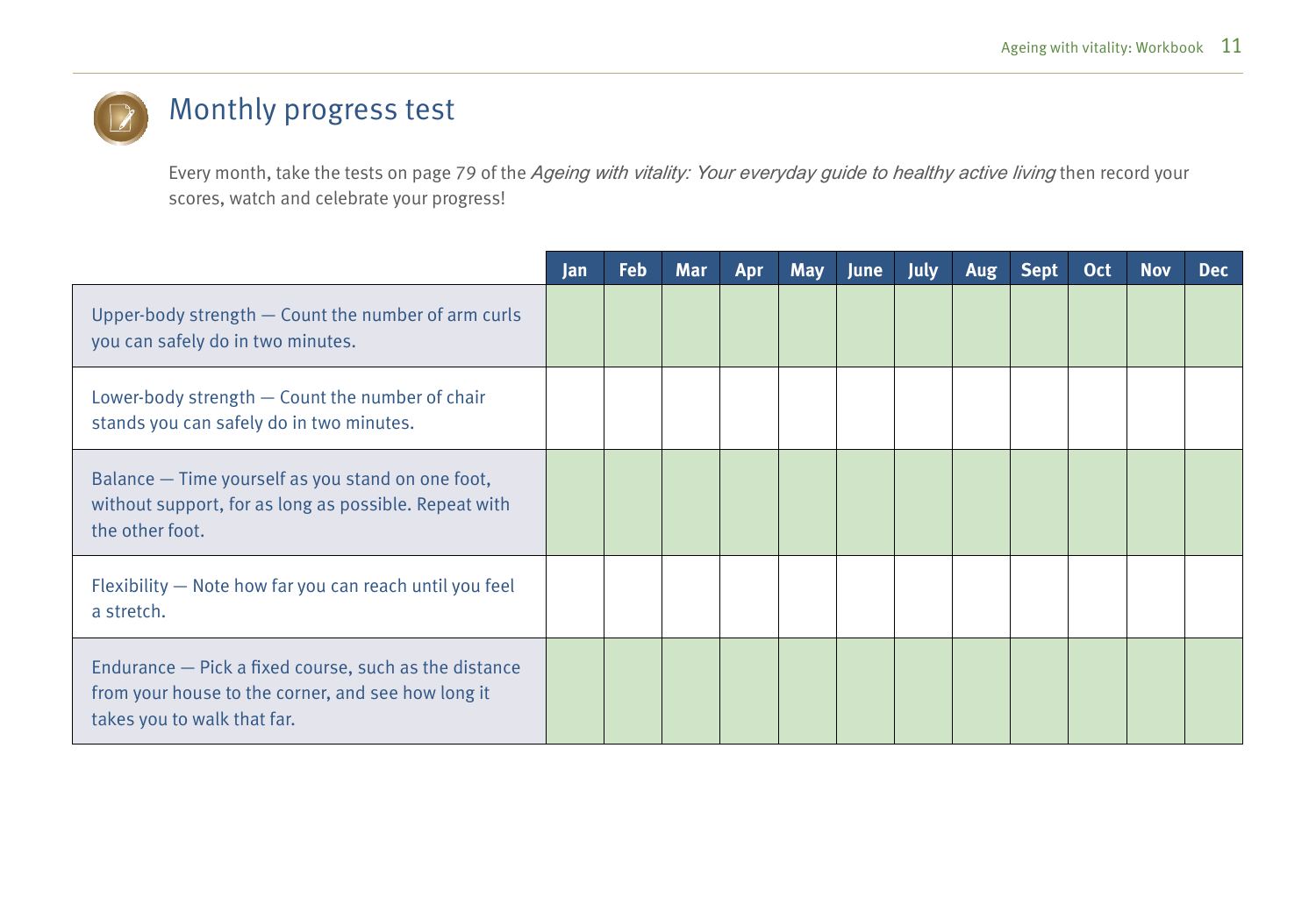### Frequently asked questions

#### **Question: 1**

I'm not particularly active and I haven't exercised in years. Is it safe for me to start now?

#### **Answer:**

If you haven't been active for a while, it's important to start out at a low level of effort and work your way up slowly. Beginning slowly will help you become more fit without straining your body. For example, you may want to start with walking, cycling or swimming at a comfortable pace and then gradually do more, or start strengthening exercises with one or two-kilo weights and gradually add heavier weights. You should talk with your doctor or health professional if you decide to start a vigorous exercise program or significantly increase your physical activity.

#### **Question: 2**

I have a medical condition (such as arthritis, high blood pressure, diabetes or heart disease). Is it safe for me to engage in physical activity?

#### **Answer:**

Physical activity is safe for almost everyone. In fact, studies show that people with arthritis, high blood pressure, diabetes or heart disease benefit from regular physical activity. In some cases, physical activity actually can improve some of these conditions. You may want to talk with your doctor or health professional about how your health condition might affect your ability to be active (See page 18 of the *Ageing with vitality: Your everyday guide to healthy active living* for more information.)

#### **Question: 3**

Isn't it better for older adults to 'take it easy' and save their strength?

#### **Answer:**

Regular physical activity is very important to the health and abilities of older people. In fact, studies show that 'taking it easy' is risky. For the most part, when older people lose their ability to do things on their own, it doesn't happen just because they've aged. It's usually because they're not active. Physically active individuals can reduce their risk of Type 2 diabetes by 15–60 percent. Lack of physical activity also can lead to more visits to the doctor, more hospitalisations and more use of medicines for a variety of illnesses.

#### **Question: 4**

How much physical activity do I need?

#### **Answer:**

The goal is to achieve at least 30 minutes of moderate-intensity activity on most, preferably all days of the week. Every day is best, but doing anything is better than doing nothing at all. Try to do all four types of physical activity — strength, balance, flexibility and endurance. Try to do strength exercises for all your major muscle groups on two or more days a week for 30-minute sessions each, but don't do strength exercises on the same muscle group two days in a row. Try and also do some balance exercises every week to improve your skills. Tai chi can be a good help in achieving this goal.

#### **Question: 5**

How hard should I exercise?

#### **Answer:**

We can't tell you exactly how many kilos to lift or how steep a hill you should climb to reach a moderate or vigorous level of physical activity because what's easy for one person might be difficult for another. You should match your activity to your own needs and abilities. Start from where you are and build up from there. Listen to your body. During moderate activity, for instance, you can sense that you are pushing yourself, but that you aren't near your limit. As you become fitter, gradually make your activities more difficult. Generally, the more vigorous the activity and the more time you spend doing it, the more health benefits you will receive.

#### **Question: 6**

How long do I need to be active before I see results?

#### **Answer:**

Once you start being physically active, you'll begin to see results in just a few weeks. You may feel stronger and more energetic than before. You may notice that you can do things more easily, faster or for longer than before. As you become fitter, you may need to make your activities more challenging to see additional results.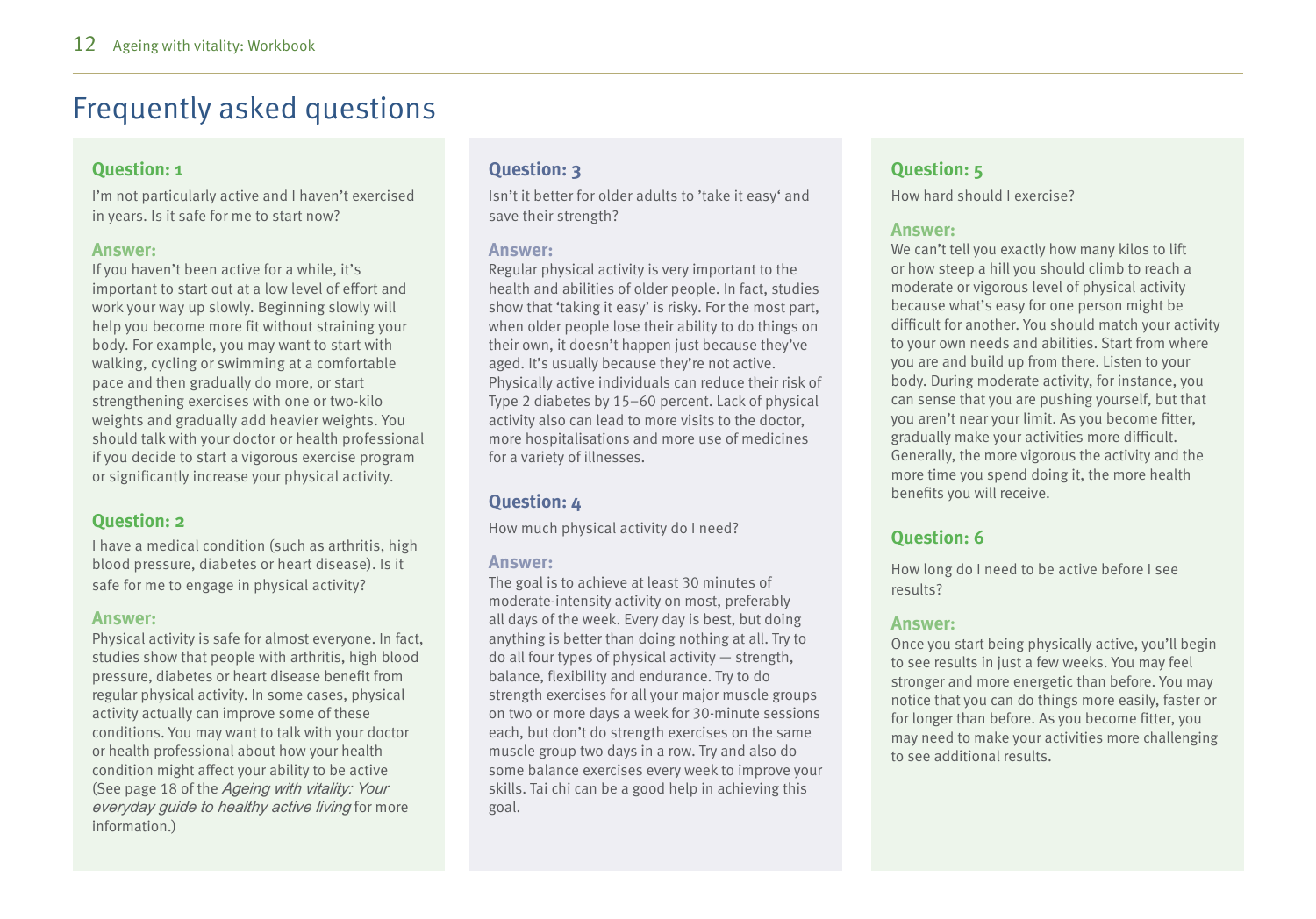#### **Question: 7**

Do I get enough physical activity in my regular dayto-day activities?

#### **Answer:**

(See page 4). One way to find out is to check your activity log. Did you list physical activities that get your body moving, such as gardening, walking the dog, raking leaves or climbing stairs? How about weight training or an aerobics class? There are many ways to be active every day. The key is to do all four of the major types of physical activity regularly and increase your level of effort over time.

#### **Question: 8**

I'm healthy now. Why do I need to be active?

#### **Answer:**

Research shows that physical activity can maintain and even improve your health. For example, physical activity can help you manage and even prevent diseases, such as heart disease, diabetes, osteoporosis and reduce falls.

#### **Question: 9**

I've been exercising for some time now. Why am I not seeing any more real improvements?

#### **Answer:**

As your body gets used to a level of physical activity, you'll need to vary your exercises or do more to see additional progress. If you are able, do your activities longer, further or harder. Do the activities more often or add new physical activities to your routine.

#### **Question: 10**

I'm 81 years old. Should I be exercising, and will it make a difference at my age?

#### **Answer:**

Yes, staying active is important throughout life. Regular physical activity can help you stay strong and fit enough to keep doing the things you enjoy. No matter what your age, you can find activities that meet your fitness level and needs.

#### **Question: 11**

Do I need to do other exercises in addition to my usual walking routine?

#### **Answer:**

Most people tend to focus on one type of physical activity and think they're doing enough. Try to do all four types — strength, flexibility, balance and endurance — because each one has different benefits. Doing one kind can also improve your ability to do the others. In addition, variety helps reduce boredom and the risk of injury.

#### **Question: 12**

Is it better to join a physical activity class or group or exercise on my own?

#### **Answer:**

There are many ways to be active. The key is to find activities you truly enjoy. If you prefer individual activities, try swimming, gardening or walking. Dancing or playing tennis may be for you if you enjoy two-person activities. If group activities appeal to you, try a sport, such as basketball, or join an exercise class. Some people find that going to a gym regularly or working with a fitness trainer helps them stay motivated.

#### **Question: 13**

If I'm overweight or obese, what kinds of physical activity can I do?

#### **Answer:**

You can do all the types of physical activity outlined in *Ageing with vitality: Your everyday guide to healthy active living*, including the four types of exercise shown in this guide. Try walking, water exercises, dancing or weight-lifting. Anything that gets you moving — even for only a few minutes a day in the beginning — is a healthy start. Very large people may face special challenges. For example, you may not be able to bend or move easily, or you may feel self-conscious. Facing these challenges is hard, but it can be done. Feel good about what you can do and pat yourself on the back for trying. It should get easier.

#### **Question: 14**

I don't do any kind of physical activity, but I watch my diet and I'm not overweight. Isn't that enough?

#### **Answer:**

Eating a nutritious diet and maintaining a healthy weight are only part of a healthy lifestyle. Regular physical activity is important to the physical and mental health of almost everyone, including older adults. Being physically active can help you stay strong and fit enough to keep doing the things you enjoy and to stay independent as you get older. Together, healthy habits, such as physical activity, a balanced diet and not smoking, will help you achieve the best of health.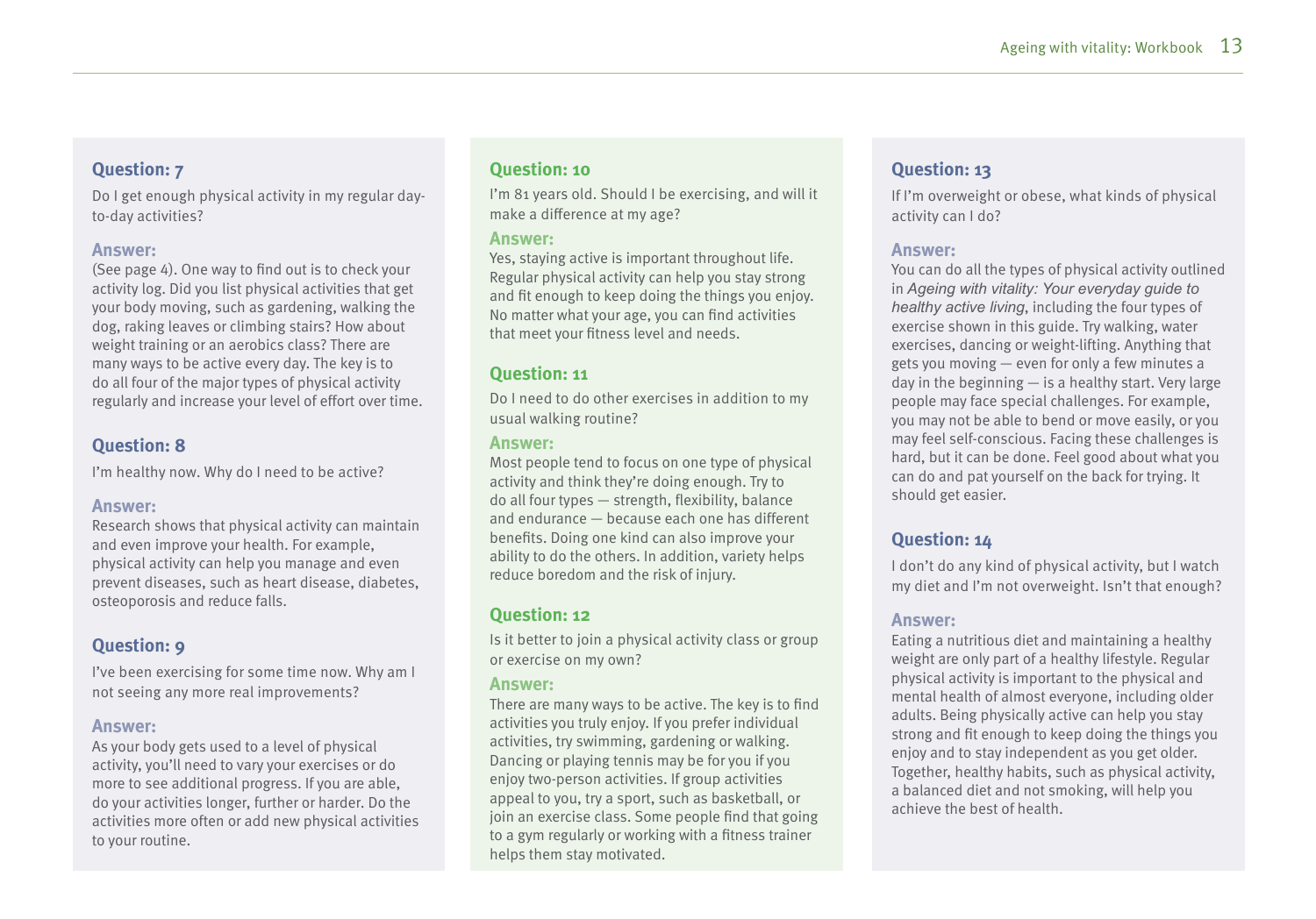#### **Acknowledgment**

The National Institute on Aging (USA) brought together some of the best-informed experts on the topic of physical activity for older adults to discuss the writing of the original versions of the guide and this workbook. Each expert is a major force in research devoted to improving the health and independence of older adults and their work is reflected throughout the guide and this workbook. We are grateful to them and to other leaders in the field for sharing their expertise and for kindly allowing us to produce this Queensland-based adaptation.

#### **Special thanks**

To these organisations who are members of the Physical Activity Reference Group:

- 50+ Fitness
- Council On The Ageing Queensland (COTA Qld)
- Australian Leisure Facilities Association Queensland
- Heart Foundation
- Diabetes Queensland
- National Seniors Australia
- Older People Speak Out Network
- Leading Age Services Australia
- Medicare Local
- Falls and Injury Prevention Collaborative Education and Resource Working Group
- University of Queensland (Human Movement Studies; Blue Care Research and Practice Development Centre)
- Local Government Association of Queensland (LGAQ)
- Brisbane City Council (Community Services Branch)
- Department of Communities
	- Child Safety and Disability Services
	- HACC
	- Office for Seniors
- Department of Transport and Main Roads
- Queensland Health, Preventive Health and Patient Safety Units

To all those who volunteered to be our photographic models and all those people who provided feedback.

#### **And to:**

Queensland Health Senior Health Promotion Officers — Dru Armstrong, Damian O'Sullivan and Phil Carswell, and Senior Health Promotion Officer, Queensland Health Patient Safety Unit — Kate Smith.

#### **For further information:**

www.health.qld.gov.au/stayonyourfeet